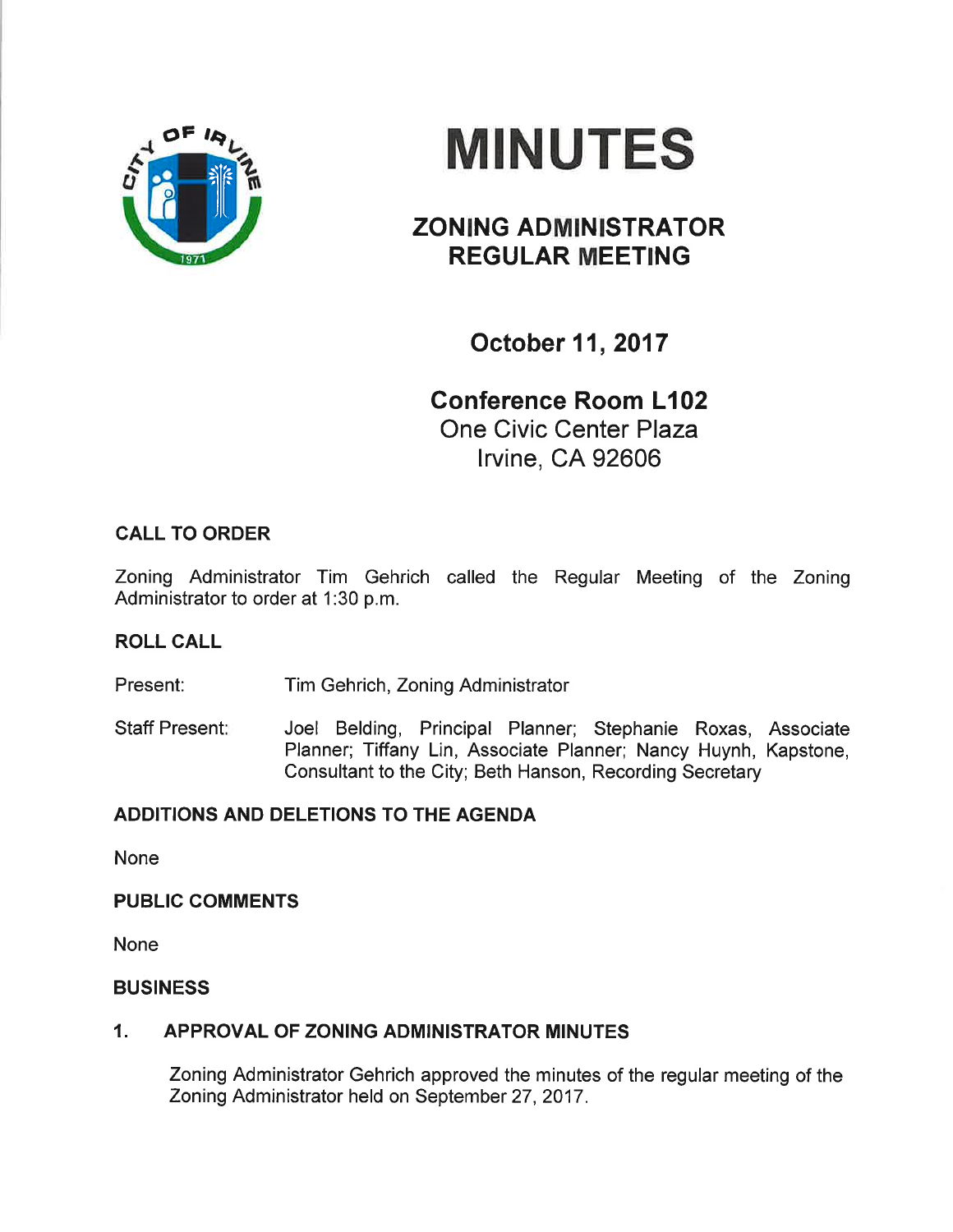#### PUBLIC HEARINGS

#### $2.$ CONDITIONAL USE PERMIT FOR TORABINEJAD INSTITUTE OF SURGICAL EDUCATION AND RESEARCH FOUNDATION LOCATED AT 9950 IRVINE **CENTER DRIVE IN PLANNING AREA 34 (SPECTRUM 5)**

Zoning Administer Gehrich opened the public hearing at 1:31 p.m

Nancy Huynh, Kapstone, presented the staff report. Stephanie Roxas, Associate Planner was also available to answer any questions.

Nancy Huynh noted that she had received correspondence regarding possible parking concerns, but these have been resolved and are no longer an issue.

Zoning Administrator Gehrich closed the public hearing at 1:34 p.m

ACTION: Zoning Administrator Gehrich adopted RESOLUTION NO. 17- <sup>1391</sup> A RESOLUTION OF THE ZONING ADMINISTRATOR OF THE CITY OF IRVINE, CALIFORNIA, APPROVING CONDITIONAL USE PERMIT (00718530-PCPM) TO ESTABLISH A COMMUNITY FACILITY FOR TORABINEJAD INSTITUTE OF SURGICAL EDUCATION AND RESEARCH FOUNDATION AT 9950 IRVINE CENTER DRIVE lN PLANNING AREA 34 (SPECTRUM 5); FILED BY BERGMANKPRS, LLC

#### MODIFICATION TO IRVINE SPECTRUM CENTER SIGN PROGRAM WITH ADMINISTRATIVE RELIEF OO717367.PSS LOCATED AT 5OO-999 SPECTRUM CENTER DRIVE IN PLANNING AREA 33 (IRVINE SPECTRUM cENTER) 3.

Zoning Administer Gehrich opened the public hearing at 1:35 p.m

Tiffany Lin, Assistant Associate, presented the staff report and was available to answer questions.

David Baab, Baab & Associates, spoke on the project and was available to answer questions.

Zoning Administrator Gehrich closed the public hearing at 1:40 p.m.

ACTION: Zoning Administrator Gehrich adopted RESOLUTION NO. 17-1390, A RESOLUTION OF THE ZONING ADMINISTRATOR OF THE CITY OF IRVINE, CALIFORNIA, APPROVING MODIFICATION TO IRVINE SPECTRUM CENTER SIGN PROGRAM WITH ADMINISTRATIVE RELIEF 00717367-PSS FOR 5OO-999 SPECTRUM CENTER DRIVE IN PLANNING AREA 33 (IRVINE